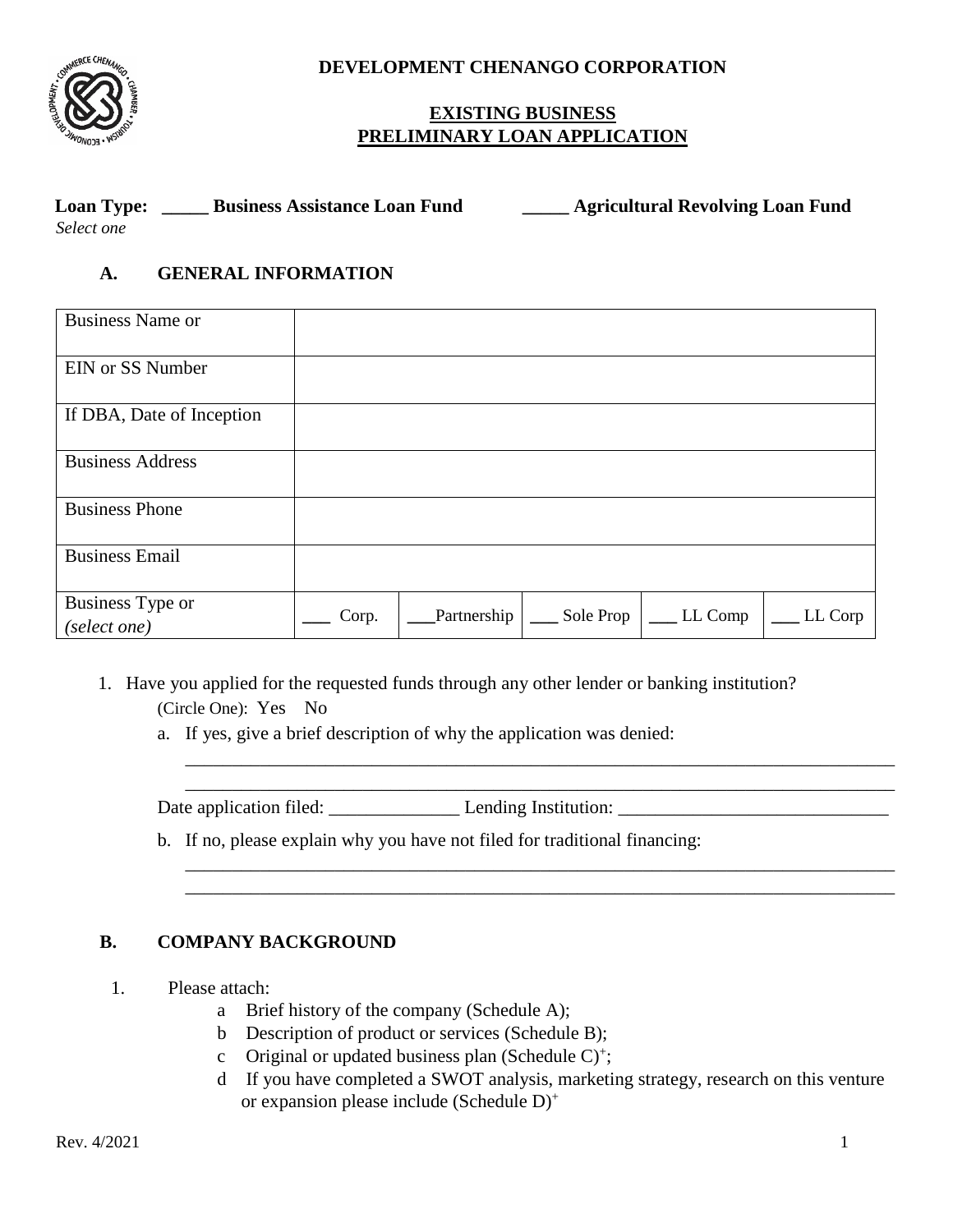- 2. Existing Employment Information:
	- a Number of current full-time employees:
	- b Number of current part-time employees: \_\_\_\_\_\_\_
	- c Number of minority employees: \_\_\_\_ full-time \_\_\_\_ part-time
	- d Number of women employees: \_\_\_ full-time \_\_\_\_\_ part-time
	- e Average wage of entry level positions: \$\_\_\_\_\_\_\_\_\_\_\_\_
	- f Average wage of all existing positions:  $\$

#### 3. Please list all Company Officers/Partners

| Name | Title/Role | Address | Phone | Email |
|------|------------|---------|-------|-------|
|      |            |         |       |       |
|      |            |         |       |       |
|      |            |         |       |       |
|      |            |         |       |       |

## **C. FACILITY INFORMATION**

1. Please list the owner or owners of the land and buildings occupied by the Company. If the project to be funded consists of the acquisition and construction of a new facility at a new location, please also list the owner or owners of that real property.

| $\sim$ $\sim$ $\sim$<br>`urren∶<br>$\sim$ $\sim$<br>M<br>20 |
|-------------------------------------------------------------|
|                                                             |

| New Facility Location: |  |
|------------------------|--|
| Owners:                |  |

2. Please attach a description of the facility (or facilities if multiple locations) and a plot plan or photo, if available. (Schedule  $E$ )<sup>+</sup>

#### **D. PROJECT INFORMATION**

- 1. Total Project Cost \$\_\_\_\_\_\_\_\_\_\_\_\_\_ Loan Assistance Requested \$\_\_\_\_\_\_\_\_\_\_\_\_\_
- 2. Please describe the proposal project. (i.e., building a new, larger facility, purchase of equipment, etc.)

\_\_\_\_\_\_\_\_\_\_\_\_\_\_\_\_\_\_\_\_\_\_\_\_\_\_\_\_\_\_\_\_\_\_\_\_\_\_\_\_\_\_\_\_\_\_\_\_\_\_\_\_\_\_\_\_\_\_\_\_\_\_\_\_\_\_\_\_\_\_\_\_\_\_ \_\_\_\_\_\_\_\_\_\_\_\_\_\_\_\_\_\_\_\_\_\_\_\_\_\_\_\_\_\_\_\_\_\_\_\_\_\_\_\_\_\_\_\_\_\_\_\_\_\_\_\_\_\_\_\_\_\_\_\_\_\_\_\_\_\_\_\_\_\_\_\_\_\_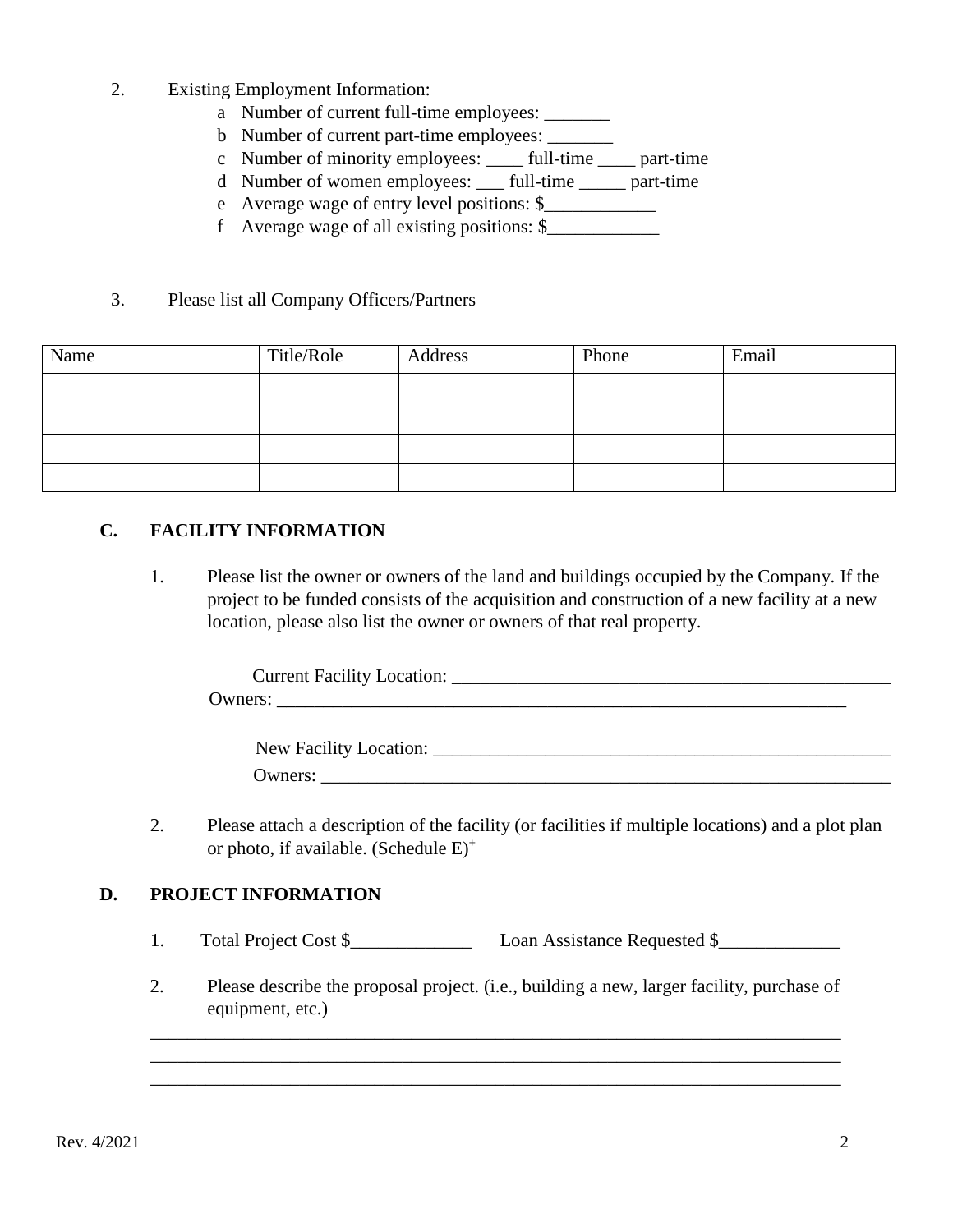3. Explain why loan assistance is necessary.

4. When will the project be completed? \_\_\_\_\_\_\_\_\_.

If the project is being carried out in stages please list the approximate completion date of each stage (i.e., complete building addition by \_\_\_\_\_ (date) and purchase of equipment by \_\_\_\_\_ (date).

5. If project includes construction, please provide construction costs (Schedule F)+

\_\_\_\_\_\_\_\_\_\_\_\_\_\_\_\_\_\_\_\_\_\_\_\_\_\_\_\_\_\_\_\_\_\_\_\_\_\_\_\_\_\_\_\_\_\_\_\_\_\_\_\_\_\_\_\_\_\_\_\_\_\_\_\_\_\_\_\_\_\_\_\_\_\_ \_\_\_\_\_\_\_\_\_\_\_\_\_\_\_\_\_\_\_\_\_\_\_\_\_\_\_\_\_\_\_\_\_\_\_\_\_\_\_\_\_\_\_\_\_\_\_\_\_\_\_\_\_\_\_\_\_\_\_\_\_\_\_\_\_\_\_\_\_\_\_\_\_\_

6. Please list all sources and uses of funds to complete the project:

| Sources         |               |      |            |          |                 |  |  |
|-----------------|---------------|------|------------|----------|-----------------|--|--|
| Source          | <b>Amount</b> | Term | <u>Use</u> | Security | <b>Type</b>     |  |  |
| (Bank, private  |               |      |            |          | (Term loan,     |  |  |
| financing,      |               |      |            |          | line of credit, |  |  |
| equity, County, |               |      |            |          | mortgage note,  |  |  |
| other)          |               |      |            |          | etc.)           |  |  |
|                 |               |      |            |          |                 |  |  |
|                 |               |      |            |          |                 |  |  |
|                 |               |      |            |          |                 |  |  |
|                 |               |      |            |          |                 |  |  |
|                 |               |      |            |          |                 |  |  |
|                 |               |      |            |          |                 |  |  |
|                 |               |      |            |          |                 |  |  |
|                 |               |      |            |          |                 |  |  |

**Sources** 

# **E. JOBS TO BE CREATED/ECONOMIC IMPACT INFORMATION**

Identify the current number of full-time or full-time equivalents employed, and new jobs to be created as a result of the project over the next three years.

|                |           |             | Additional Jobs Created or Number of Jobs    |  |       |  |
|----------------|-----------|-------------|----------------------------------------------|--|-------|--|
|                |           |             | Retained as a result of the Proposed Project |  |       |  |
| Job            | Pay Range | Employed at | In Three<br>In Two Years<br>In One Year      |  |       |  |
| Classification |           | Present     |                                              |  | Years |  |
|                |           |             |                                              |  |       |  |
|                |           |             |                                              |  |       |  |
|                |           |             |                                              |  |       |  |
|                |           |             |                                              |  |       |  |
|                |           |             |                                              |  |       |  |
|                |           |             |                                              |  |       |  |

 *If additional space is required, please continue on a separate sheet.*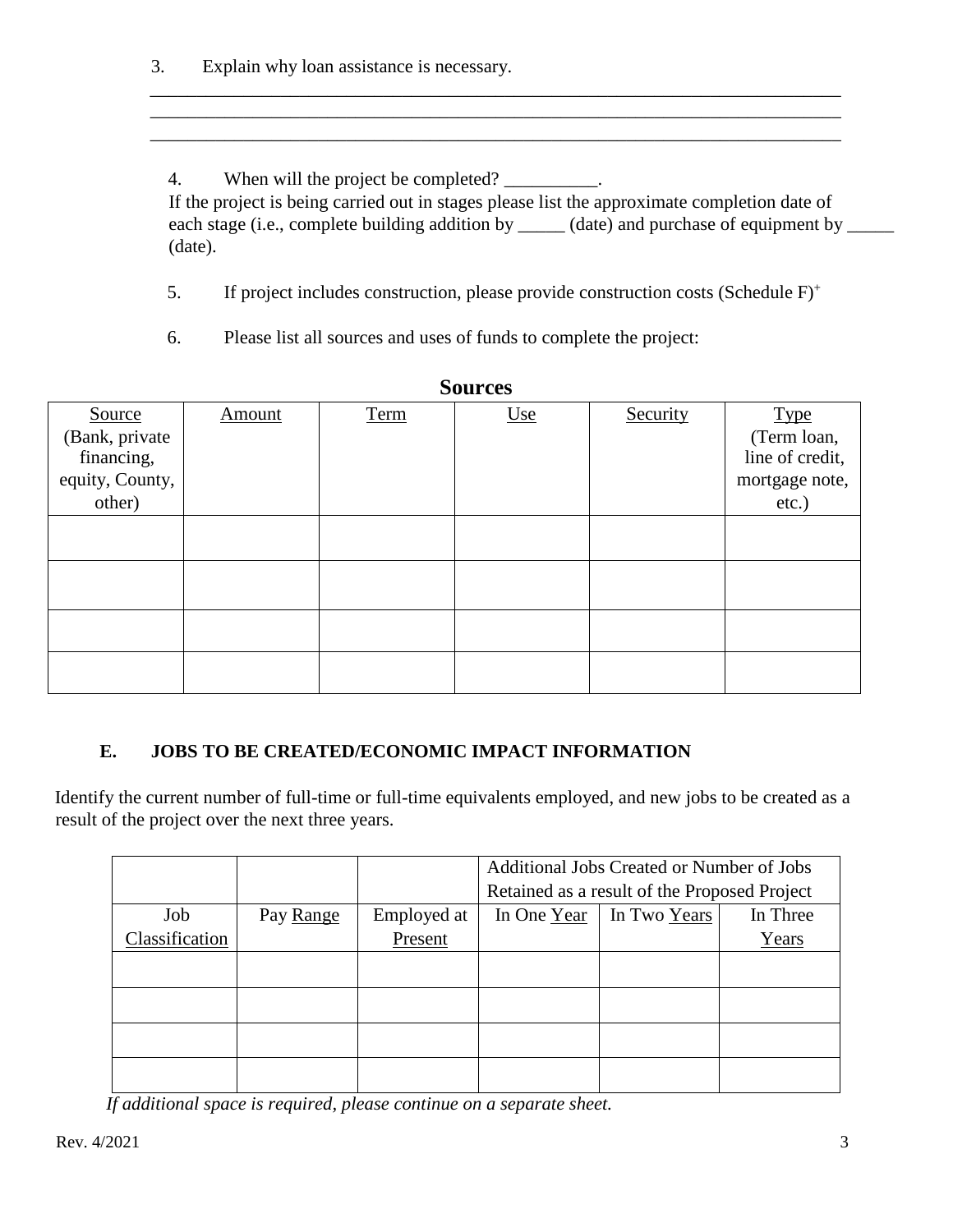## **Economic Impact:**

Projected annual sales: Year 1 The Year 2 Tear 3

## **Projected Economic Impact:**

Please indicate projected purchases from local suppliers and any other projected economic impacts.

## **F. FINANCIAL INFORMATION**

Please provide the following documents:

- 1. A 3-year projected cash flow statement (Schedule G)
- 2. Profit and loss statement for the past 2 years (Schedule H)
- 3. Most recent business tax return (Schedule I)
- 4. A copy of your soft credit score and report of each applicant (Schedule J)
- 5. Personal Financial Statements for sole proprietors and all partners of partnerships (Schedule  $K$ )<sup>+</sup> \*The Loan Review Committee reserves the right to request personal financial statements from corporate officers, but these are not required at this time.
- 6. Outstanding business loans to the company or its partners:

| Lending Inst. | Amount | Purpose | Security | Term | Type | Borrower(s) |
|---------------|--------|---------|----------|------|------|-------------|
|               |        |         |          |      |      |             |
|               |        |         |          |      |      |             |
|               |        |         |          |      |      |             |
|               |        |         |          |      |      |             |
|               |        |         |          |      |      |             |
|               |        |         |          |      |      |             |
|               |        |         |          |      |      |             |
|               |        |         |          |      |      |             |
|               |        |         |          |      |      |             |
|               |        |         |          |      |      |             |
|               |        |         |          |      |      |             |
|               |        |         |          |      |      |             |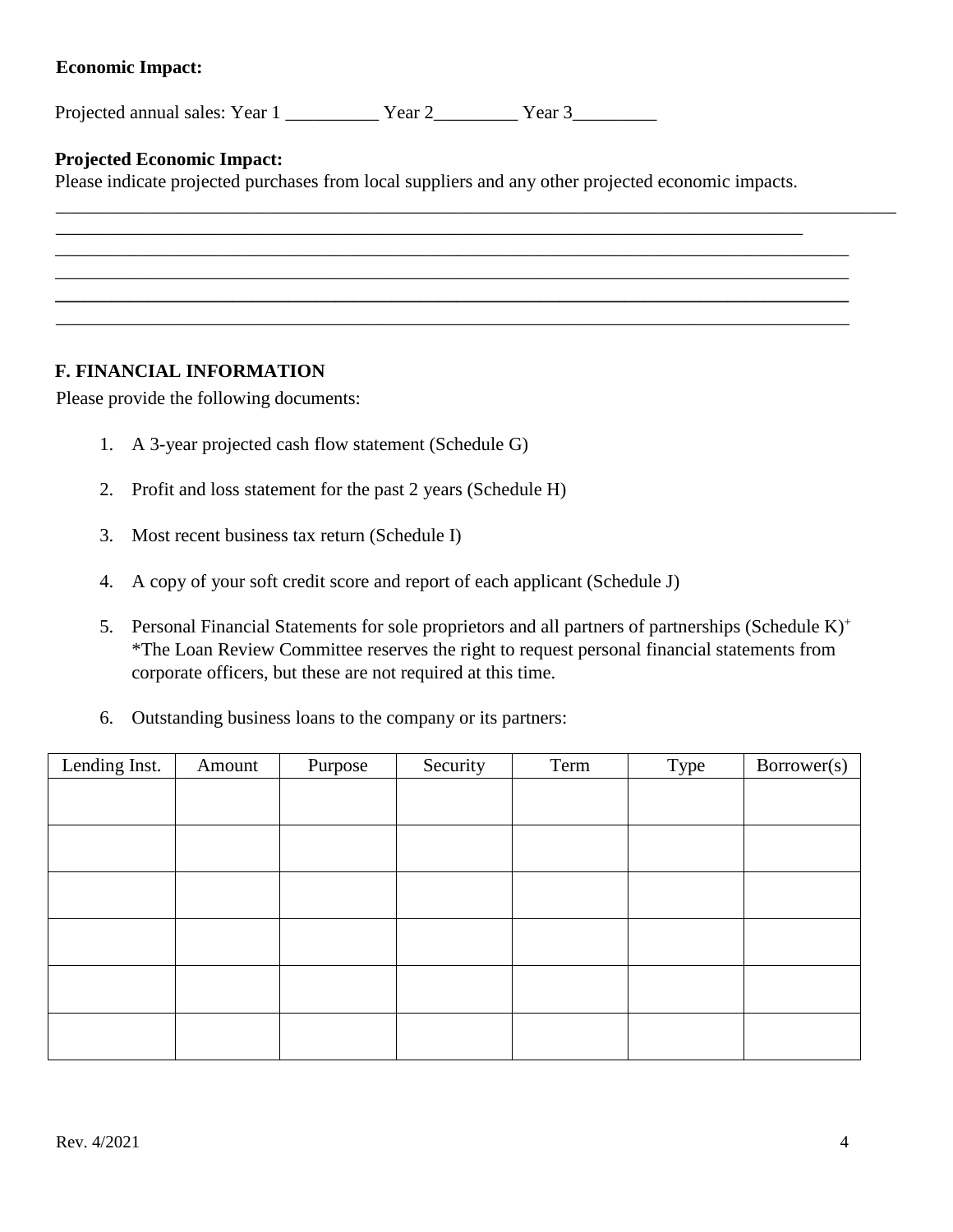### **G. STATEMENT**

The information provided in this application is in the nature of sensitive trade secrets or confidential financial data the public release of which would jeopardize the competitive position of the firm.

### **H. CERTIFICATION OF APPLICANT**

The undersigned certifies that all information which has been or will be furnished in support of this application is given for the purpose of obtaining a loan from a Chenango County Economic Development. I further certify that all information submitted has been examined and approved by me and is true, correct and complete. I agree to abide by all requirements to be set forth in connection with said loan program, the penalties and provisions of all applicable Local, State and Federal laws pertaining to falsification of any item contained herein or fraudulent misrepresentation of my business. I further agree that verification of any information contained herein, or to be provided in support of this loan request, may be obtained and a formal credit check may be undertaken by any source deemed appropriate by the Loan Committee.

The undersigned further certifies that none of the owners, principal officers, shareholders, business associates or partners are currently serving, or have served within the twelve-month period immediately preceding the date of this certification, as a member of the Loan Review Committee, Chenango County Board of Supervisors or the Development Chenango Corporation in any official capacity except as noted below (if no exceptions, so state):

\_\_\_\_\_\_\_\_\_\_\_\_\_\_\_\_\_\_\_\_\_\_\_\_\_\_\_\_\_\_\_\_\_\_\_\_\_\_\_\_\_\_\_\_\_\_\_\_\_\_\_\_\_\_\_\_\_\_\_\_\_\_\_\_\_\_\_\_\_\_\_\_\_\_\_\_\_\_

The loan applicant agrees to pay all reasonable closing costs associated with the project which will be detailed prior to loan closing. Closing costs may be included as an eligible expense under the loan and the loan request may be increased by the amount of the closing costs.

This is not a legally binding document for purposes of receipt of loan monies. The loan request may be withdrawn any time prior to formal closing of the loan. However, this application is being submitted in good faith as a request for loan funds.

 $\frac{1}{\sqrt{2}}$  ,  $\frac{1}{\sqrt{2}}$  ,  $\frac{1}{\sqrt{2}}$  ,  $\frac{1}{\sqrt{2}}$  ,  $\frac{1}{\sqrt{2}}$  ,  $\frac{1}{\sqrt{2}}$  ,  $\frac{1}{\sqrt{2}}$  ,  $\frac{1}{\sqrt{2}}$  ,  $\frac{1}{\sqrt{2}}$  ,  $\frac{1}{\sqrt{2}}$  ,  $\frac{1}{\sqrt{2}}$  ,  $\frac{1}{\sqrt{2}}$  ,  $\frac{1}{\sqrt{2}}$  ,  $\frac{1}{\sqrt{2}}$  ,  $\frac{1}{\sqrt{2}}$ 

Type or Print Name Applicant's Signature

Date of Application

#### **NOTES:**

All documents are required unless indicated by a + An application missing any required documents will not be reviewed by the Loan Review Committee.

#### **FEES:**

**Loan Application Fee:** 1% of the request, minimum \$250 **Closing Costs:** 5% of loan amount (can be rolled into repayment schedule) **Mortgage Fee** (if applicable); 0.75% of loan amount (can be rolled into repayment schedule)

 $\frac{1}{2}$  ,  $\frac{1}{2}$  ,  $\frac{1}{2}$  ,  $\frac{1}{2}$  ,  $\frac{1}{2}$  ,  $\frac{1}{2}$  ,  $\frac{1}{2}$  ,  $\frac{1}{2}$  ,  $\frac{1}{2}$  ,  $\frac{1}{2}$  ,  $\frac{1}{2}$  ,  $\frac{1}{2}$  ,  $\frac{1}{2}$  ,  $\frac{1}{2}$  ,  $\frac{1}{2}$  ,  $\frac{1}{2}$  ,  $\frac{1}{2}$  ,  $\frac{1}{2}$  ,  $\frac{1$